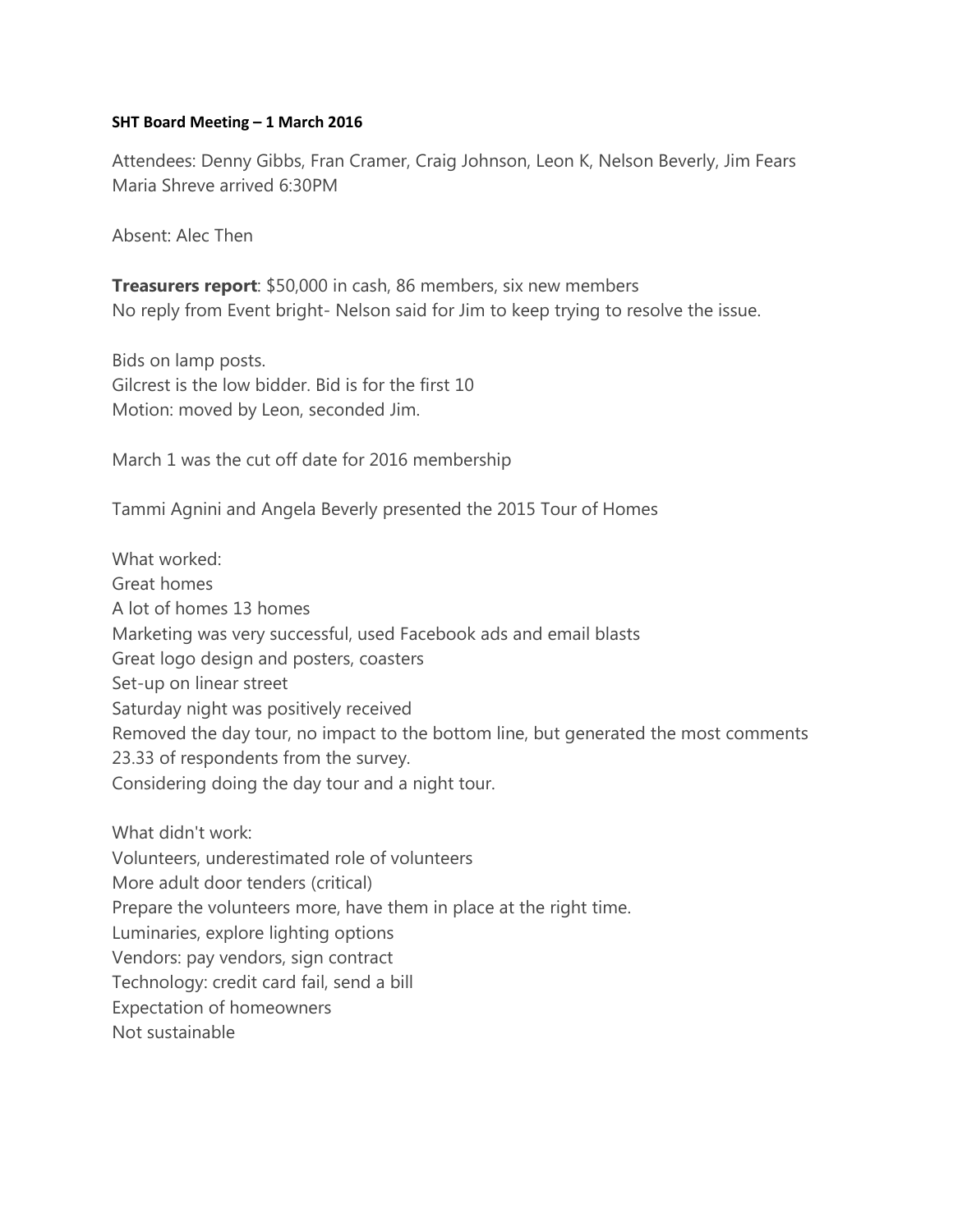Financial – City Commissioner Art Woodruff asked if there is a potential Hopper Academy donation from the Trust. The \$50,000 the city put towards Hopper came from the Little Red Schoolhouse insurance money.

\$5880 deficit on budget this year.

Leon K – Motion to encourage membership to donate on a personal level.

Fran C – second

Motion carries unanimously.

Ask if anyone is interested in assisting Commission Woodruff in creating a social media fund me site.

#### **4A. Home Tour Debrief**

Discussed the importance of tapping into membership for volunteer positions

Luminaries – alternatives?

Vendors – posed a problem. Need to pay vendors? Have a food vendor that 'WORKS' the tour.

One tent for food? Create a vignette?

Musicians – not prepared, did not adapt to weather

Music at ticket booth – calm the crowd

Carolers? Bring them back.

Expectation of Homeowners –

Limit attendees – better experience overall

Barricades are to ONLY BE REMOVED by city.

GOAL of Tour for 2016 – Go back to a community focused event as opposed to a production event

Corporate Sponsorships

Jim Fears – survey results. Recommend present economic impact to the City of Sanford.

#### **4B. Membership/Welcome Committee**

86 members

Reaching the younger group to attract more members